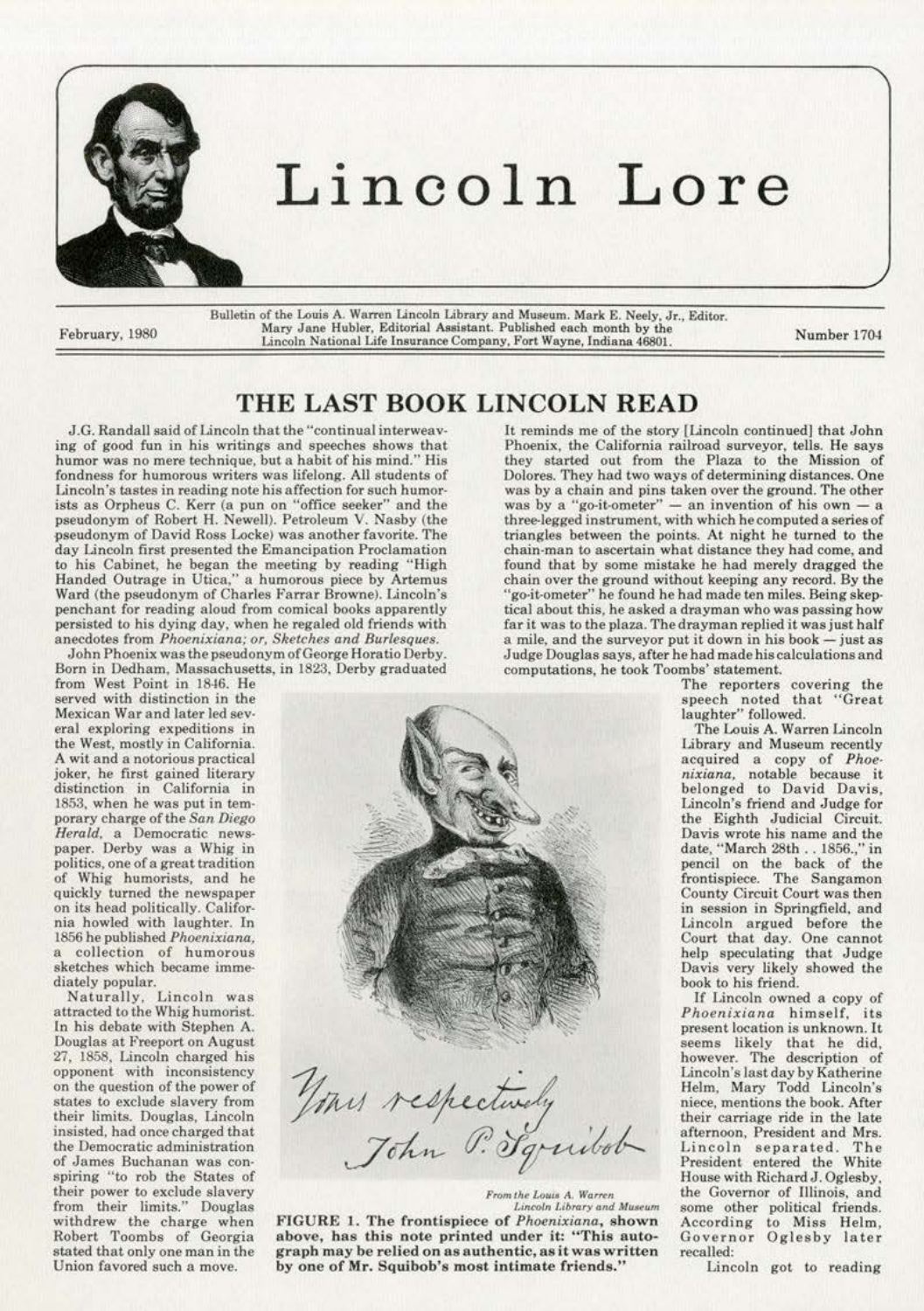some humorous book - I think it was by "John Phoenix." They kept sending for him to come to dinner. He promised each time to go, but would continue reading the book. Finally he got a sort of peremptory order that he must come

to dinner at once.Jt was explained to me by the old man at the door that they were going to have dinner and then go to the theater.



*From the Louis A. Warren*<br>Lincoln Library and Museum

FIGURE 2. *Lincolnana* was one of several cheap paperbacks published during the Civil War which capitalized on the President's reputation for enjoying humor. Though this trait endears Lincoln to us today, it was not universally admired in his own day. Note that the cover of this book shows him splitting the Union with a joke. Lincoln was often pictured as a vulgar jokester , too small for the great office be occupied.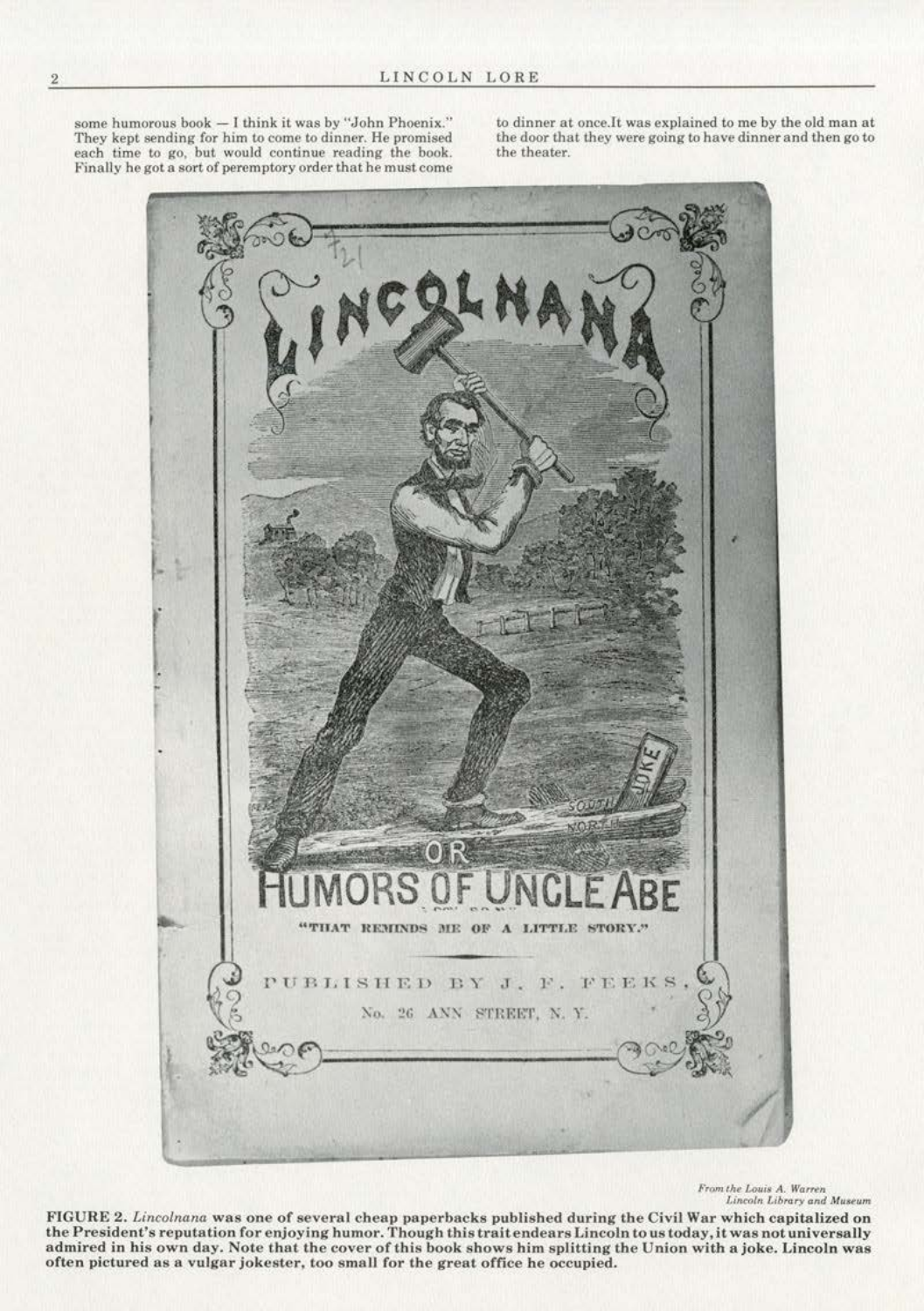## **LINCOLN'S POLITICAL EDUCATION**

President Lincoln gets high marks for political skill from almost all modern historians, but few have attempted to account for this skill. It often seems as though Lincoln burst from his mother's womb as a full-fledged politico, ready to wheel and deal, bestow patronage, and walk into a strong Presidency. Like everything else in Lincoln's life, however, political savvy came by dint of a gradual and difficult learning experience. In fact, Lincoln's political education may have been more difficult than his learning experience as a writer, a lawyer, or an orator. Politics can only be learned the hard way.

After his original apprenticeship under "Jerry Sly," the nickname of Lincoln's first law partner and political mentor John Todd Stuart, Lincoln learned the toughest lessons from Zachary Taylor. This is not to say that Lincoln had the close relationship with Taylor which he had with Stuart. Lincoln's political involvement with the Taylor Presidency, however, brought with it some stinging lessons the young Illinois legislator never forgot.

The Whig party in part grew from criticism of the organizational methods of the Democratic party, and Whigs, therefore, tended to be reluctant to adopt the organizational methods of the Democrats. Among Illinois Whigs, Lincoln and his close political allies like Anson G. Henry were leaders in urging better organization. Lincoln knew that this was the only hope of success for the party in his overwhelmingly Democratic state. In 1840 Lincoln wrote a confidential circular for the Whig State Committee suggesting that the way to "overthrow the trained bands that are opposed to us, whose salaried officers are ever on the watch, and whose misguided followers are ever ready to obey their smallest commands" was "to organize the whole State." The letter recommended the establishment of committees in every county to canvass voters to determine their preferences. When



From the Louis A. Warren Lincoln Library and Museum FIGURE 3. John Todd Stuart.



From the Louis A. Warren Lincoln Library and Museum

**FIGURE 4. Zachary Taylor.** 

Democrats seized on the circular as a campaign issue, Lincoln responded: "They set us the example of organization; and we, in self defence, are driven into it. . . . Let them disband their double-drilled-army of 'forty thousand office holders."" Lincoln continued to "justify...urge...organization on<br>the score of necessity." Still, Lincoln was Whig enough to tell John Todd Stuart, while advising him on local appointments after William Henry Harrison's election as President, "I am, as you know, opposed to removals to make places for our friends." Lincoln insisted on having some reason beyond mere partisan identification for removing officeholders.

Lincoln's Whig campaign address in 1843 continued to stress the necessity of organization. He favored the convention system for nominations, and he urged Whigs to run candidates for Congress in every district in the state, "regardless of the chances of success." He was still ahead of average Whig sentiment on these questions and "got thunder" as his "reward" for writing the address. When he served in the United States House of Representatives (1847-1849), Lincoln did what he could to gain offices and appointments for Whig allies, but there was little he could do. President James K. Polk was a Democrat and "could hardly be expected to give them to whigs, at the solicitation of a whigh<br>Member of Congress." Things changed with the election of<br>Whig Zachary Taylor. Lincoln promised offices, for example,<br>to Walter Davis: "When I last saw you I distribution of the offices should fall into my hands, you should have something." In the end he shared a good deal of the power of distribution with incoming Whig Congressman Edward D. Baker of Galena. When he recommended a Whig appointee as Springfield's postmaster, Lincoln admitted that the only objection to the Democratic incumbent was that he was "an active partizan in opposition to us." He would "give no opinion . . . as to whether he should or should not be removed." He did not say, as he had to Stuart almost a decade before, that such men should not be removed.